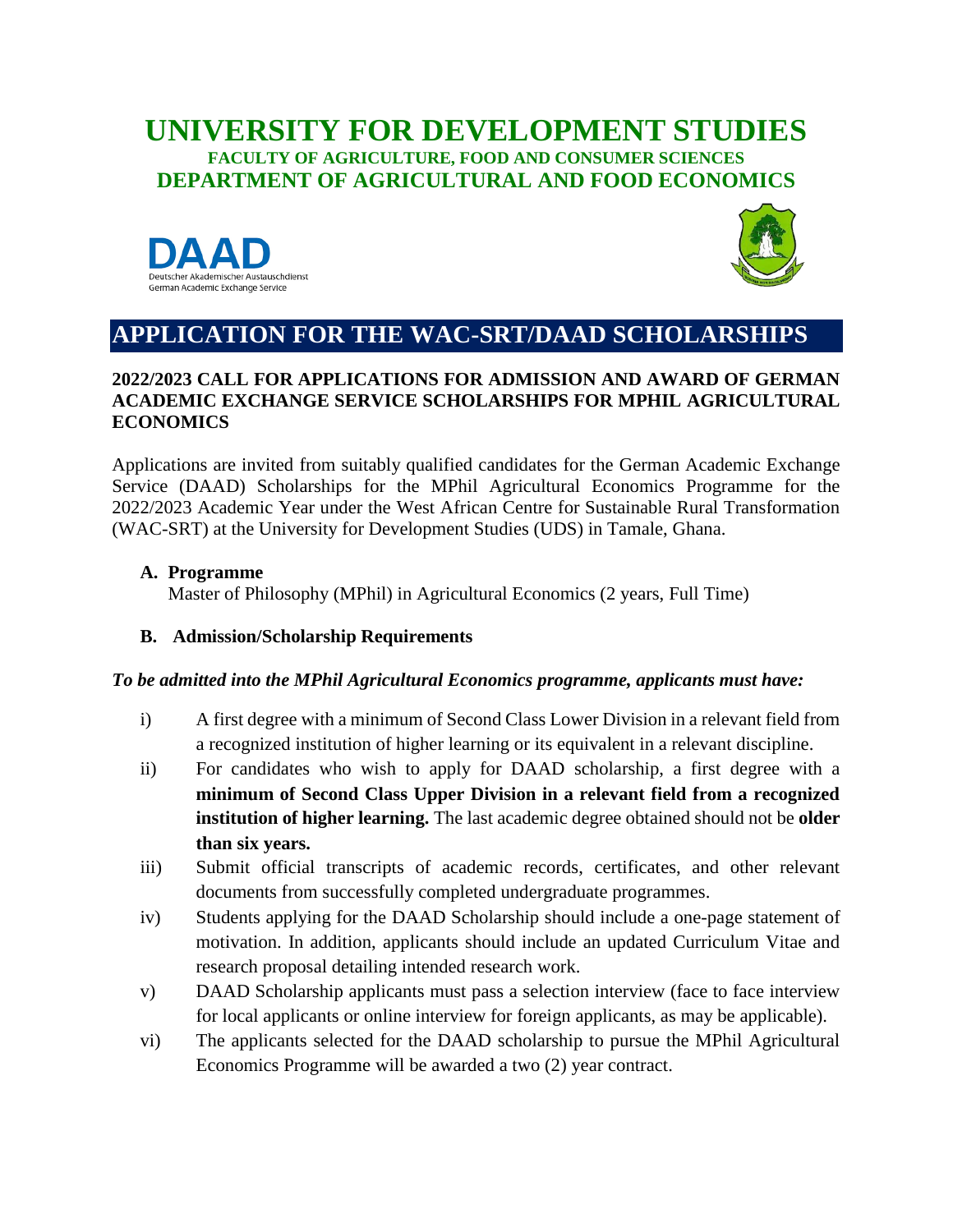### **C. Mode of Application**

All Ghanaian and foreign applicants for the 2022/2023 academic year admissions are required to use the UDS online application portal at [www.uds.edu.gh.](http://www.uds.edu.gh/) The procedure for the online application process is as follows:

- i. Ghanaian applicants are to make a payment of GHS 250.00 (Two Hundred and Fifty Ghana Cedis) for the UDS E-Voucher at any Zenith Bank, Agricultural Development Bank (ADB)**,**  Prudential Bank**,** National Investment Bank (NIB), GCB Bank Ltd., Ecobank and Stanbic Bank branches throughout the country and use the E-voucher number to complete the application form on the UDS online portal [\(www.uds.edu.gh\)](http://www.uds.edu.gh/).
- ii. Foreign applicants should visit UDS online payment portal at **[www.pay.uds.edu.gh](https://pay.uds.edu.gh/)** with a Master Card or Visa Card to make an online payment of \$100.00 (One Hundred US Dollars) for the e-Voucher.
- iii. The E-Voucher contains the PIN and Serial Number required in completing the online form.
- iv. Access the online form by visiting our online admissions portal at [www.uds.edu.gh](http://www.uds.edu.gh/) soon after payment.
- v. In completing the online form, students will be required to upload their most recent passport size photographs and relevant certificates.
- vi. A form is not considered completed until it is SUBMITTED after accepting our Data Confirmation Policy (click on submit to finish your application). Applicants are advised to check thoroughly all details entered before finally submitting their online applications. A form, once submitted, can be viewed, but cannot be edited.
- vii. Applicants must print out **three copies** of the application summary; attach transcripts, certificates, and all other relevant documents to each form. Three referees' details are also required. Candidates must also attach a synopsis of their thesis proposal (maximum of five pages) as part of the application.
- viii. Applicants in Ghana are strongly advised to visit any EMS Office in the Country for assistance towards the return of the application documents. Applicants are advised not to post the forms themselves. They should seek the advice and services of Ghana Post EMS. The application documents specified above should be addressed to:

The Head (Academic & Students' Affairs) University for Development Studies P.O Box TL 1350 Tamale-GHANA

Foreign applicants should also post three sets of the application documents mentioned in (vii) by Express mail to the address indicated above.